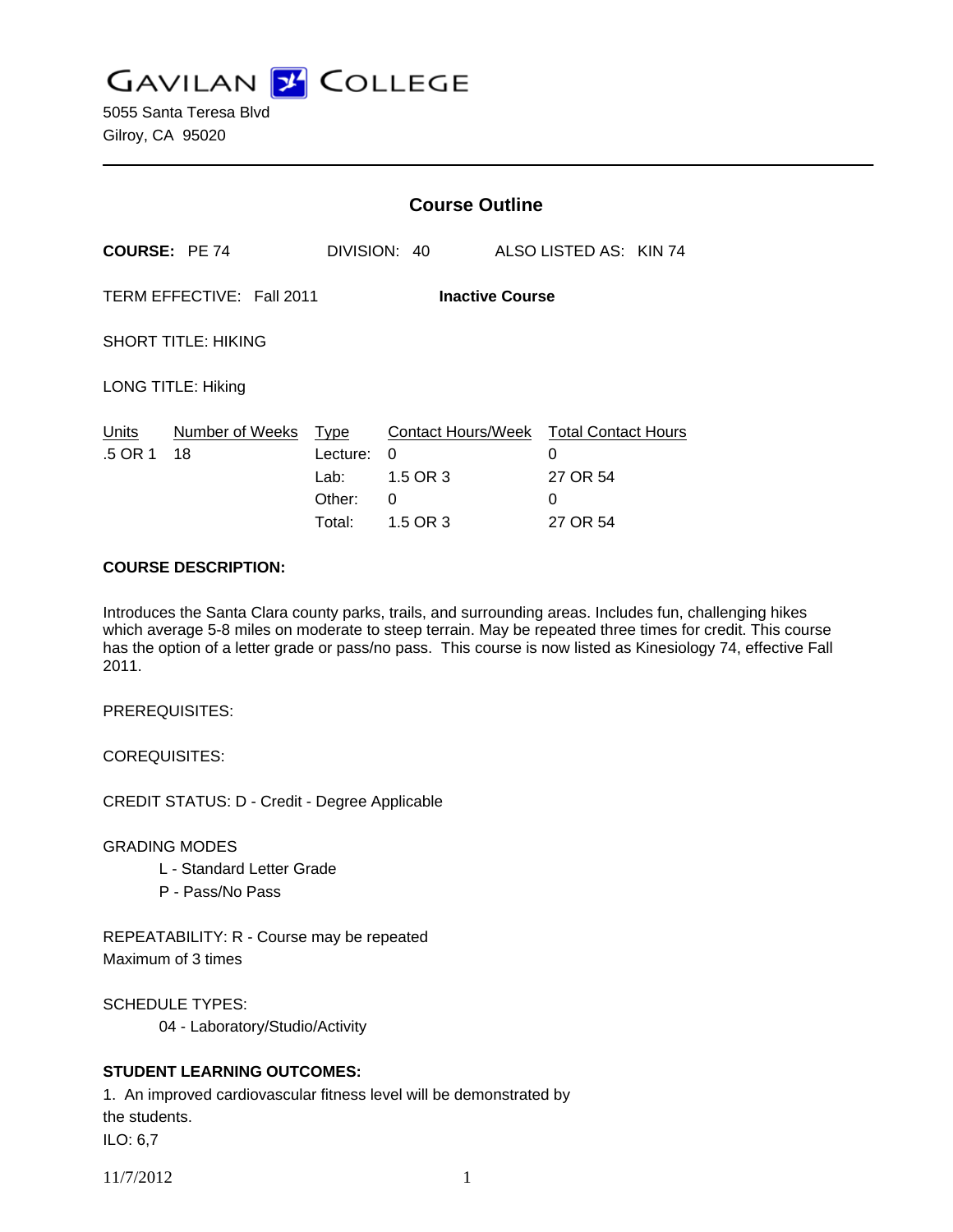Measure: Pre and Post testing

2. Students will be able to describe the importance of foot care, as well as layering for temperature and moisture management. ILO: 7,1,2 Measure: Oral report 3. First aid treatment for blisters, sunburn, and minor sprains will be explained by the students. ILO: 2,1 Measure: Discussion 4. Through exposure to various hiking areas and the information

provided, students will be able to practice a physical activity which can be performed throughout life for personal, recreational, and physical fitness purposes. ILO: 6,4,1

Measure: Self assessment

#### **CONTENT, STUDENT PERFORMANCE OBJECTIVES, OUT-OF-CLASS ASSIGNMENTS**

Inactive Course: 11/08/2010

This course is now listed as Kinesiology 74, effective Fall 2011.

Curriculum Approval Date: 03/27/2006

1.5-3 Hours

Introduction to class requirements, including course syllabus, grading, and meeting sites for each class. Demonstrate various stretches and discuss the benefits of stretching as a warm-up to avoid injury. Pretest: Students will complete a two mile walk to determine their permile pace.

Student Performance Objectives: Students will be able to demonstrate stretches appropriate as a warm-up for hiking. They will complete the pre-test.

1.5-3 Hours

NOTE: The first class would meet at Gavilan. Each class would then meet at a predetermined site for a hike. This could include, but not be limited to: Sprig Lake, Uvas Reservoir, Calero, El Toro, Anderson, Henry Coe, The Pinnacles, Coyote, Fremont Peak, Chesbro Reservoir, and Mt. Madonna.

Meet at predetermined sites for a hike. Presentation on foot care, including hiking boots, trail shoes, and socks.

SPO: The difference between a good pair and a cheap pair of hiking socks will be explained by the students. They will also be able to describe how to select hiking boots/trail shoes appropriate for them. 3-6 Hours

Meet for hike at predetermined sites. Discussion on the importance of water and staying hydrated.

SPO: Utilizing the information presented in class, students will be

able to determine how much water they will need to carry on each hike. 3-6 Hours

Meet at sites of hike. Presentation on clothing, including layering. SPO: Students will be able to explain the benefits of layering,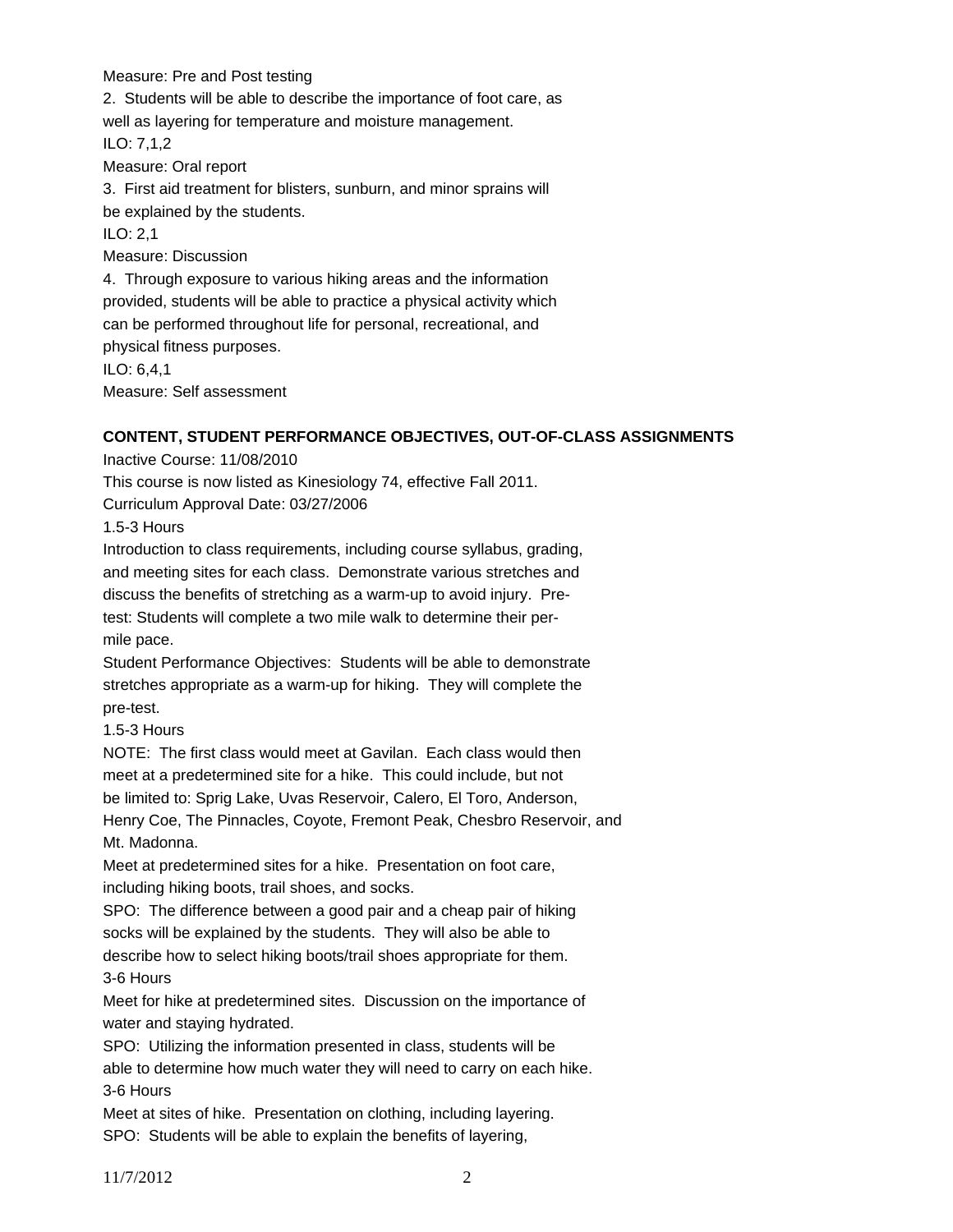including temperature and moisture management.

4.5-9 Hours

Meet at predetermined sites for a hike. Information will be provided on trail etiquette, such as monitoring your noise level, sharing the trail, and leaving the area in the same (or better) condition it was found.

SPO: The importance of trail etiquette will be described and practiced by the students.

4.5-9 Hours

Meet at sites for hikes. Presentation on first aid. This may include: what should be carried in a first-aid kit, how to use the material in the kit, treatment of blisters, care of a sunburn, and dealing with dehydration.

SPO: Students will be able to list the items they would include when preparing their own first-aid kit. They will also be able to explain how to treat minor first aid situations.

6-12 Hours

Meet for hikes at predetermined sites. Practical application of the material presented during class mini-lectures.

SPO: The information presented throughout the semester will be applied by the students.

1.5-3 Hours

Meet at Gavilan for post-test. Students will complete a two-mile walk to determine their per-mile pace improvement.

SPO: Students will complete the post-test and analyze their

cardiovascular fitness improvement.

2 Hours

Final.

Note:

Students who repeat the class will have the opportunity to improve their fitness level. This can be accomplished in a variety of methods, such as decreasing their time per mile and/or increasing the distance hiked. The student's skills or proficiencies will be enhanced by supervised repetition and practice.

# **METHODS OF INSTRUCTION:**

Demonstration, Presentations, Discussions, Small group interaction.

## **METHODS OF EVALUATION:**

This is a degree-applicable course, but substantial writing assignments are NOT appropriate, because the course primarily: Involves skill demonstrations or problem solving The problem-solving assignments required: None The types of skill demonstrations required: Performance exams Other: Pre and Post Testing The types of objective examinations used in the course: